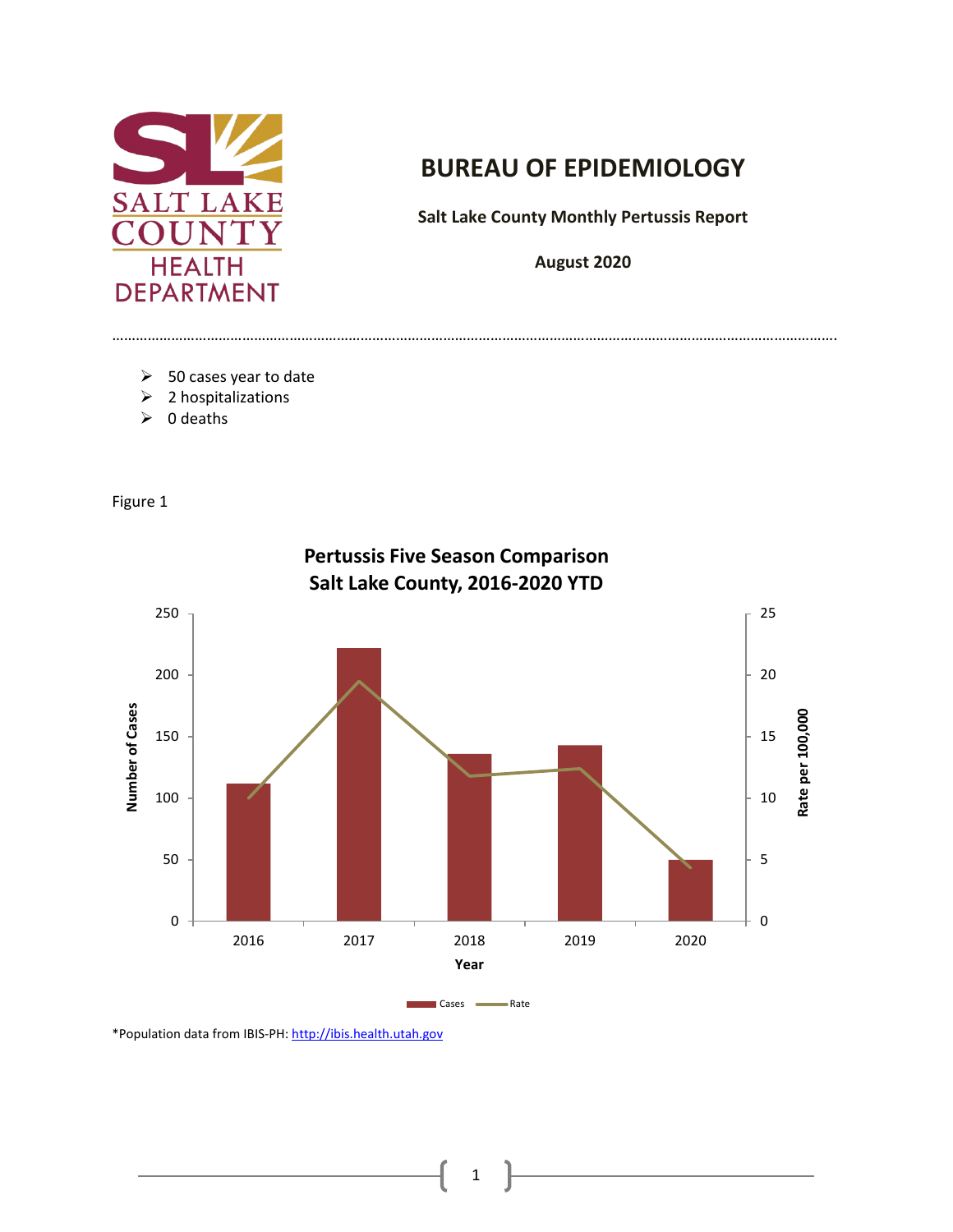When compared to the five-year average, 2020 pertussis cases follow a different seasonal trend. See figure 2.



Figure 3



**Pertussis Cases Compared to the 5-year Average, Year to Date**

The 1-4 years age group has the highest rate of pertussis at 9 per 100,000 population. See figure 3.



**Rates per 100,000 by Age, Salt Lake County 2020 Year to Date**

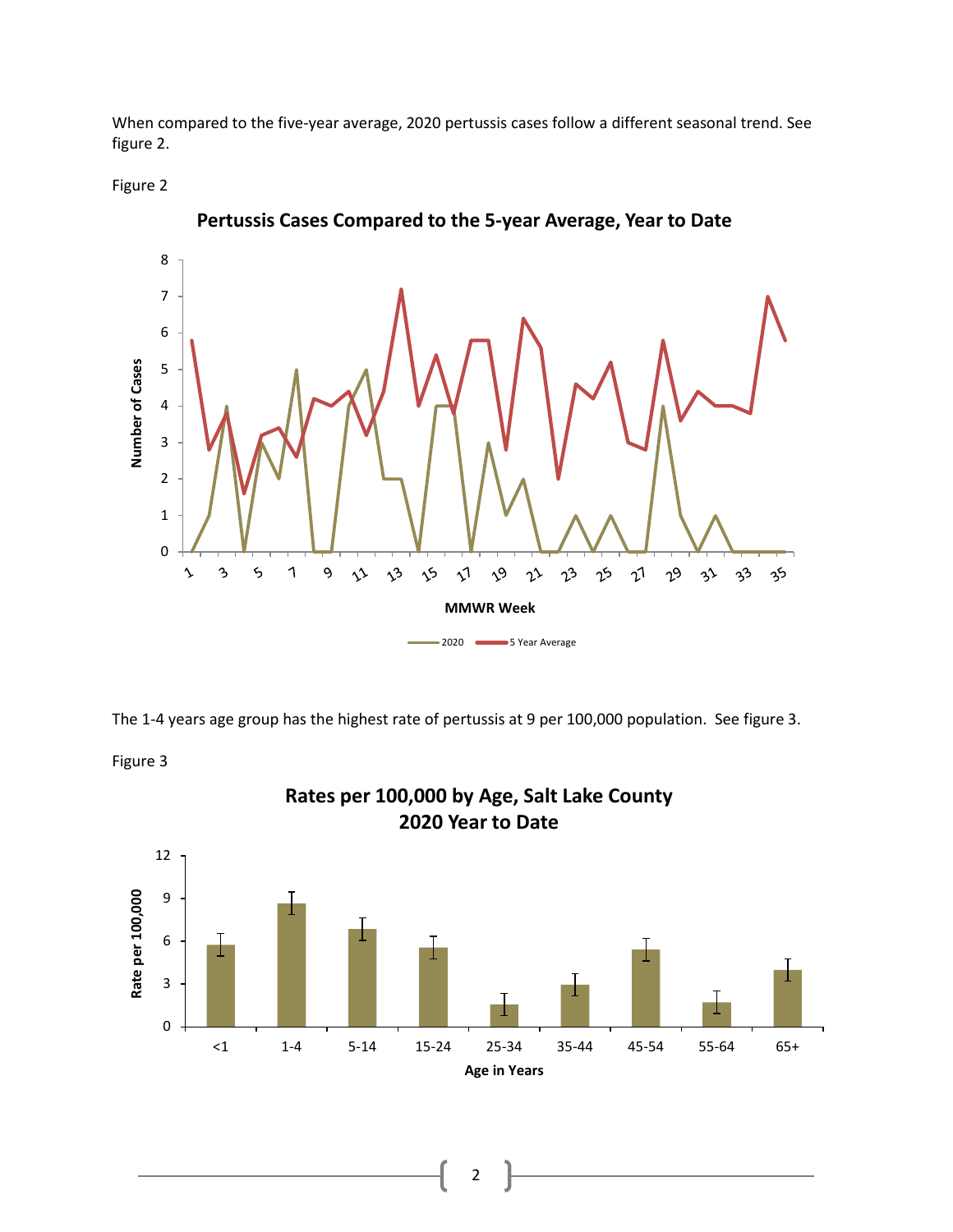The highest rate for pertussis is in the Native Hawaiian/Pacific Islander population with a rate of 5 per 100,000 population. (Rates for ethnicity show 1 per 100,000 among Hispanics and 5 per 100,000 among non-Hispanics). See figure 4.





\*Population data from IBIS-PH[: http://ibis.health.utah.gov](http://ibis.health.utah.gov/) 

Among the 50 pertussis cases, 42 cases have been vaccinated (84%). Thirty-two (76%) of the 42 cases reported having an up to date vaccination status. See figure 5.





**Vaccination Status, Salt Lake County, 2020 YTD**